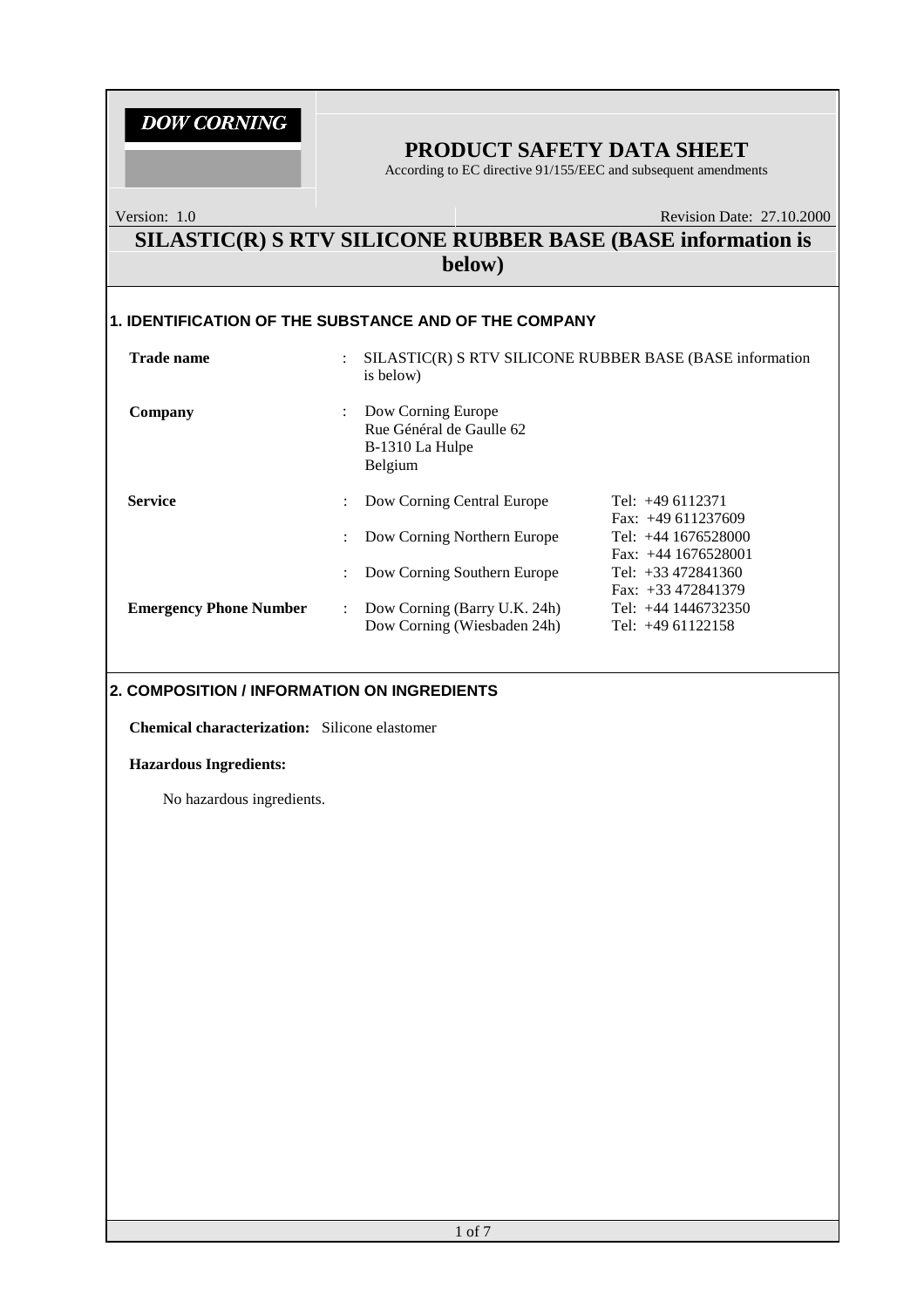### **PRODUCT SAFETY DATA SHEET**

According to EC directive 91/155/EEC and subsequent amendments

#### Version: 1.0 Revision Date: 27.10.2000

### **SILASTIC(R) S RTV SILICONE RUBBER BASE (BASE information is below)**

#### **3. HAZARDS IDENTIFICATION**

Not hazardous according to Council Directive 88/379/EEC and its subsequent amendments.

#### **4. FIRST AID MEASURES**

| On contact with eyes   | : No first aid should be needed.            |
|------------------------|---------------------------------------------|
| <b>On skin contact</b> | $\therefore$ No first aid should be needed. |
| If inhaled             | $\therefore$ No first aid should be needed. |
| On ingestion           | : No first aid should be needed.            |

#### **5. FIRE FIGHTING MEASURES**

| Suitable extinguishing media                      | $\ddot{\phantom{a}}$ | Carbon dioxide, foam, dry powder or fine water spray. Water can be<br>used to cool fire exposed containers.                                                                                                                                     |
|---------------------------------------------------|----------------------|-------------------------------------------------------------------------------------------------------------------------------------------------------------------------------------------------------------------------------------------------|
| Unsuitable extinguishing<br>media                 | $\mathcal{L}$        | None known.                                                                                                                                                                                                                                     |
| Hazards during fire fighting                      |                      | None known.                                                                                                                                                                                                                                     |
| <b>Special protective</b><br>equipment/procedures | $\ddot{\phantom{a}}$ | A self-contained respirator and protective clothing should be worn.<br>Keep containers cool with water spray until well after the fire is out.<br>Determine the need to evacuate or isolate the area according to your<br>local emergency plan. |
| <b>Hazardous Combustion</b><br><b>Products</b>    | $\ddot{\cdot}$       | Silica. Carbon oxides and traces of incompletely burned carbon<br>compounds. Formaldehyde.                                                                                                                                                      |

#### **6. ACCIDENTAL RELEASE MEASURES**

**Personal precautions** : Wear proper protective equipment.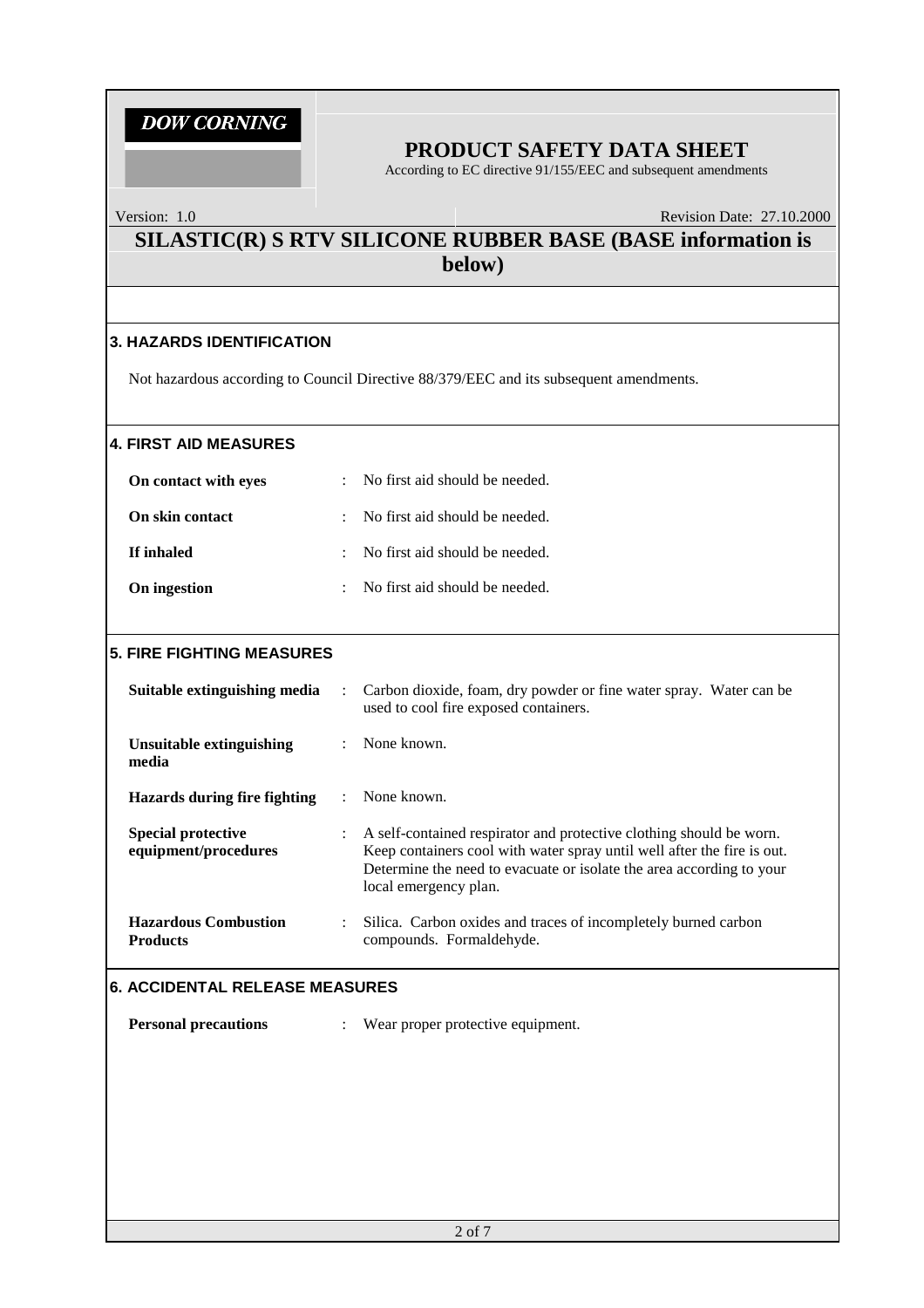### **PRODUCT SAFETY DATA SHEET**

According to EC directive 91/155/EEC and subsequent amendments

| Version: 1.0                                          | Revision Date: 27.10.2000                                                                                                                                                                                                                                                                                                   |
|-------------------------------------------------------|-----------------------------------------------------------------------------------------------------------------------------------------------------------------------------------------------------------------------------------------------------------------------------------------------------------------------------|
|                                                       | SILASTIC(R) S RTV SILICONE RUBBER BASE (BASE information is                                                                                                                                                                                                                                                                 |
|                                                       | below)                                                                                                                                                                                                                                                                                                                      |
| Precautions to protect the<br>environment             | Prevent from spreading or entering into drains, ditches or rivers by using<br>$\ddot{\phantom{a}}$<br>sand, earth or other appropriate barriers.                                                                                                                                                                            |
| Methods for cleaning up                               | Determine the need to evacuate or isolate the area according to your<br>÷<br>local emergency plan. Very large spills should be contained by<br>bunding, etc procedures. Mop, wipe or soak up with absorbent<br>material and place in a container with a lid. The spilled product<br>produces an extremely slippery surface. |
| 7. HANDLING AND STORAGE                               |                                                                                                                                                                                                                                                                                                                             |
| <b>Advice on safe handling</b>                        | Avoid eye contact. General ventilation is recommended.                                                                                                                                                                                                                                                                      |
| <b>Advice on storage</b>                              | Do not store with oxidizing agents.                                                                                                                                                                                                                                                                                         |
| <b>Unsuitable packaging</b><br>materials              | None known.<br>$\ddot{\phantom{0}}$                                                                                                                                                                                                                                                                                         |
| 8. EXPOSURE CONTROLS / PERSONAL PROTECTION            |                                                                                                                                                                                                                                                                                                                             |
| <b>Exposure controls</b>                              | : Refer to Section 7                                                                                                                                                                                                                                                                                                        |
| <b>Exposure controls for hazardous components</b>     |                                                                                                                                                                                                                                                                                                                             |
| None of the components have assigned exposure limits. |                                                                                                                                                                                                                                                                                                                             |
| <b>Personal protection equipment</b>                  |                                                                                                                                                                                                                                                                                                                             |
|                                                       |                                                                                                                                                                                                                                                                                                                             |
|                                                       |                                                                                                                                                                                                                                                                                                                             |
|                                                       |                                                                                                                                                                                                                                                                                                                             |
|                                                       |                                                                                                                                                                                                                                                                                                                             |
|                                                       |                                                                                                                                                                                                                                                                                                                             |
|                                                       |                                                                                                                                                                                                                                                                                                                             |
|                                                       |                                                                                                                                                                                                                                                                                                                             |
|                                                       |                                                                                                                                                                                                                                                                                                                             |
|                                                       |                                                                                                                                                                                                                                                                                                                             |
|                                                       |                                                                                                                                                                                                                                                                                                                             |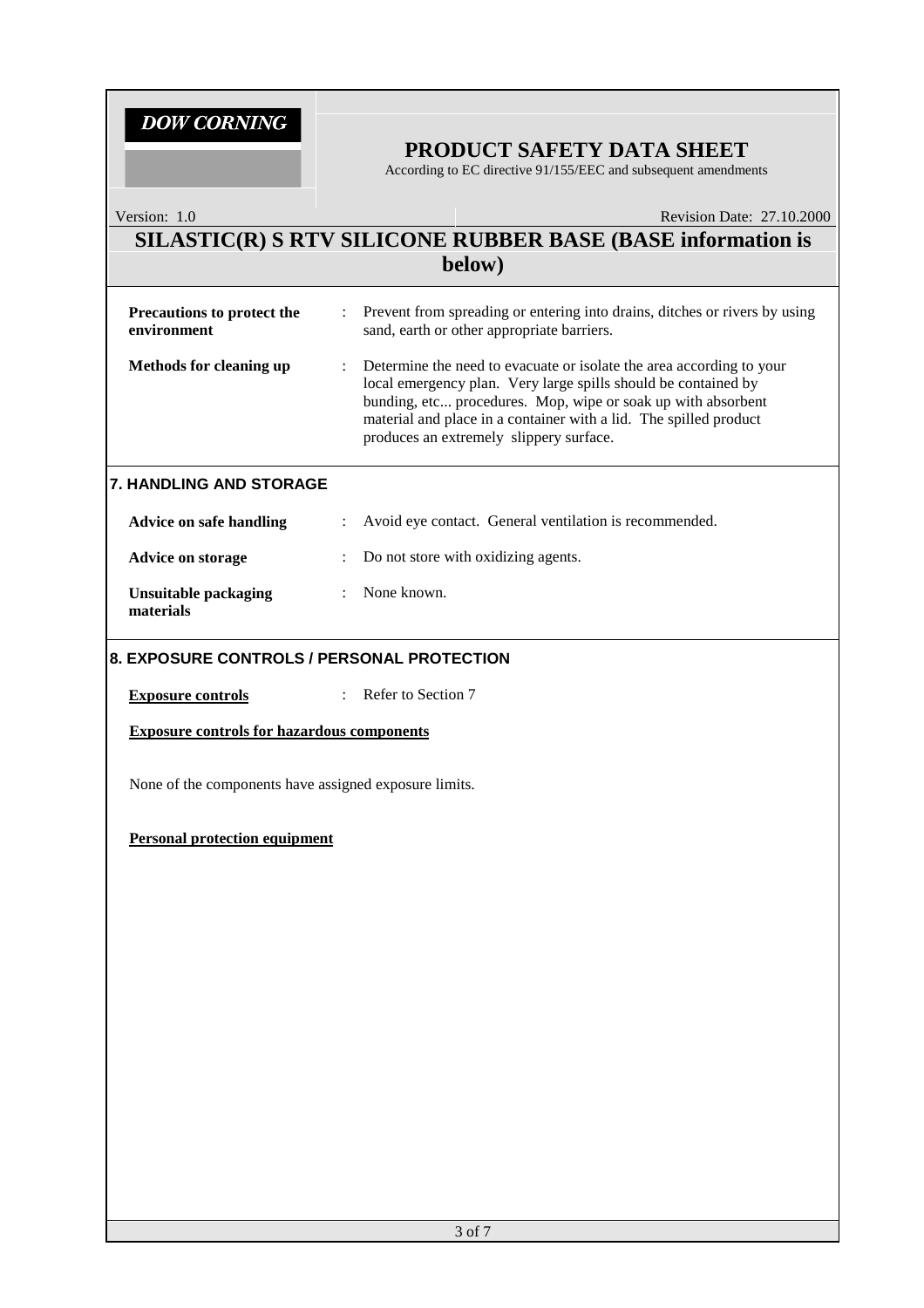### **PRODUCT SAFETY DATA SHEET**

According to EC directive 91/155/EEC and subsequent amendments

#### Version: 1.0 Revision Date: 27.10.2000

### **SILASTIC(R) S RTV SILICONE RUBBER BASE (BASE information is below)**

| <b>Respiratory protection</b> | ÷                         | Respiratory protection is not normally required.                                                                  |
|-------------------------------|---------------------------|-------------------------------------------------------------------------------------------------------------------|
| <b>Hand protection</b>        |                           | Gloves are not normally required.                                                                                 |
| Eye protection                | ÷                         | Safety glasses should be worn.                                                                                    |
| <b>Skin protection</b>        | $\ddot{\phantom{a}}$      | Protective equipment is not normally necessary.                                                                   |
| <b>Hygiene</b> measures       | $\mathbb{Z}^{\mathbb{Z}}$ | Exercise good industrial hygiene practice. Wash after handling,<br>especially before eating, drinking or smoking. |
| <b>Additional information</b> |                           | None known.                                                                                                       |

#### **9. PHYSICAL AND CHEMICAL PROPERTIES**

| Appearance                  |        |                           |                                 |           |        |      |
|-----------------------------|--------|---------------------------|---------------------------------|-----------|--------|------|
| Form:                       | Liquid |                           | Colour:                         | Off-White | Odour: | None |
| Other data                  |        |                           |                                 |           |        |      |
| <b>Boiling point/range</b>  |        | $\mathcal{L}$             | $>$ 35C/95F                     |           |        |      |
| <b>Flash point</b>          |        | $\mathbb{R}^{\mathbb{Z}}$ | $> 100$ °C (Closed Cup)         |           |        |      |
| <b>Explosive properties</b> |        | $\mathcal{L}$             | No                              |           |        |      |
| <b>Specific Gravity</b>     |        | $\mathbb{R}^{\mathbb{Z}}$ | 1.15                            |           |        |      |
| <b>Viscosity</b>            |        | $\mathbb{R}^{\mathbb{Z}}$ | 25,000 mPa s at $25^{\circ}$ C. |           |        |      |
| <b>Oxidizing properties</b> |        |                           | N <sub>o</sub>                  |           |        |      |

The above information is not intended for use in preparing product specifications. Contact Dow Corning before writing specifications.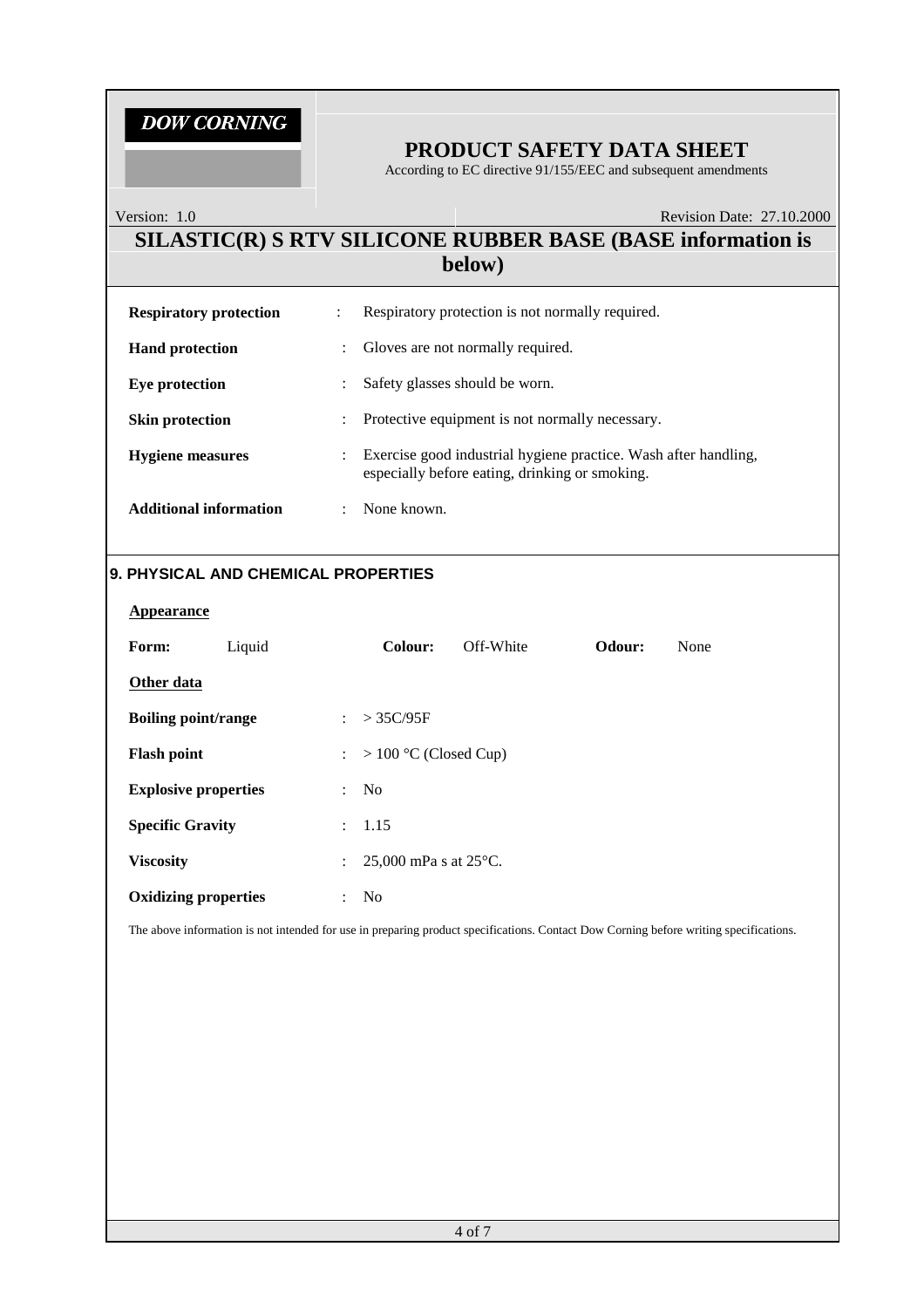### **PRODUCT SAFETY DATA SHEET**

According to EC directive 91/155/EEC and subsequent amendments

#### Version: 1.0 Revision Date: 27.10.2000

### **SILASTIC(R) S RTV SILICONE RUBBER BASE (BASE information is below)**

#### **10. STABILITY AND REACTIVITY**

| <b>Stability</b>                           | $\ddot{\phantom{a}}$      | Stable under normal usage conditions.     |
|--------------------------------------------|---------------------------|-------------------------------------------|
| <b>Conditions to avoid</b>                 |                           | $\therefore$ None established.            |
| <b>Materials to avoid</b>                  |                           | : Can react with strong oxidising agents. |
| <b>Hazardous decomposition</b><br>products | $\mathbb{R}^{\mathbb{Z}}$ | See section 11.                           |

#### **11. TOXICOLOGICAL INFORMATION**

| On contact with eyes <sup>3</sup>                | $\bullet$            | May cause temporary discomfort.                                                                                                                                                                                                                                   |
|--------------------------------------------------|----------------------|-------------------------------------------------------------------------------------------------------------------------------------------------------------------------------------------------------------------------------------------------------------------|
| On skin contact <sup>3</sup>                     | $\ddot{\phantom{a}}$ | No adverse effects are normally expected.                                                                                                                                                                                                                         |
| If inhaled $3$                                   | $\mathbb{Z}$         | No adverse effects are normally expected.                                                                                                                                                                                                                         |
| On ingestion $3$                                 | $\ddot{\phantom{a}}$ | No adverse effects are normally expected.                                                                                                                                                                                                                         |
| <b>Other Health Hazard</b><br><b>Information</b> |                      | Product may emit formaldehyde vapours at temperatures above 150 °C<br>in the presence of air. Formaldehyde vapour is harmful by inhalation<br>and irritating to eyes and respiratory system at breathing concentration<br>less than one part per million (1 ppm). |

<sup>1</sup> Based on product test data.<br><sup>2</sup> Based on assessments from related products.<br><sup>3</sup> This information is based either on test data, extrapolation from tests on similar materials, review of component data, or a combination of these sources.

#### **12. ECOLOGICAL INFORMATION**

#### **Environmental fate and distribution**

Siloxanes are removed from water by sedimentation or binding to sewage sludge. In soil, siloxanes are degraded.

#### **Ecotoxicity effects**

No adverse effects on aquatic organisms.

**Bioaccumulation** : No bioaccumulation potential.

#### **Fate and effects in waste water treatment plants**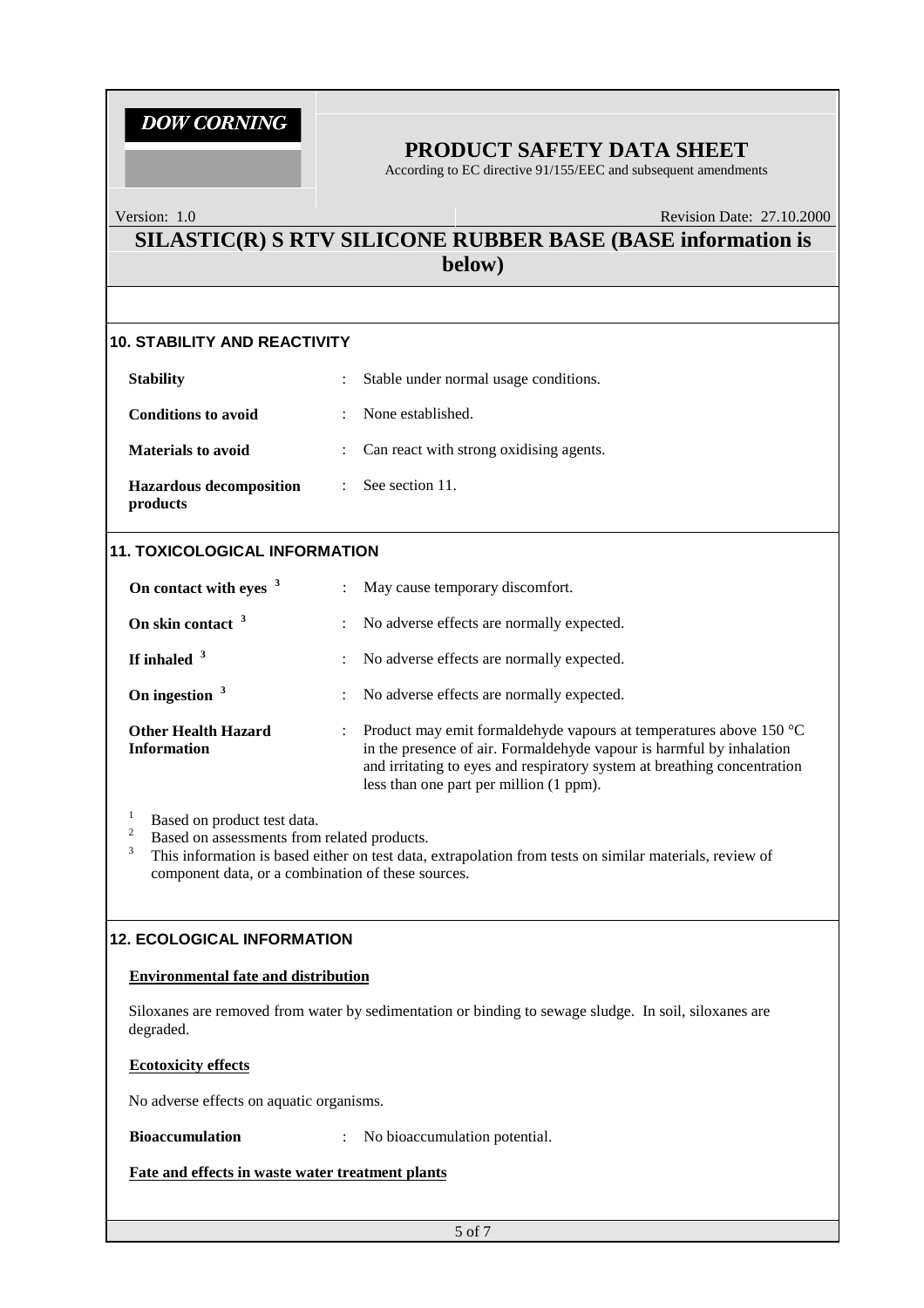### **PRODUCT SAFETY DATA SHEET**

According to EC directive 91/155/EEC and subsequent amendments

Version: 1.0 Revision Date: 27.10.2000

### **SILASTIC(R) S RTV SILICONE RUBBER BASE (BASE information is below)**

Removed > 90% by binding onto sewage sludge. No adverse effects on bacteria. The siloxanes in this product do not contribute to the BOD.

#### **Additional environmental information**

Additional environmental information on the silicone component is available on request.

#### **13. DISPOSAL CONSIDERATIONS**

**Product disposal** : Dispose of in accordance with local regulations. **Packaging disposal** : Dispose of in accordance with local regulations.

#### **14. TRANSPORT INFORMATION**

#### **Road / Rail (ADR/RID)**

Not subject to ADR/RID.

#### **Sea transport (IMDG)**

Not subject to IMDG code.

#### **Air transport (ICAO)**

Not subject to ICAO regulations.

#### **15. REGULATORY INFORMATION**

#### **Labelling according to EEC Directive**

No special packaging or labelling requirements.

#### **National legislation / regulations**

**Ozone depleting** : No ozone depleting chemicals are present or used in manufacture. **chemicals**